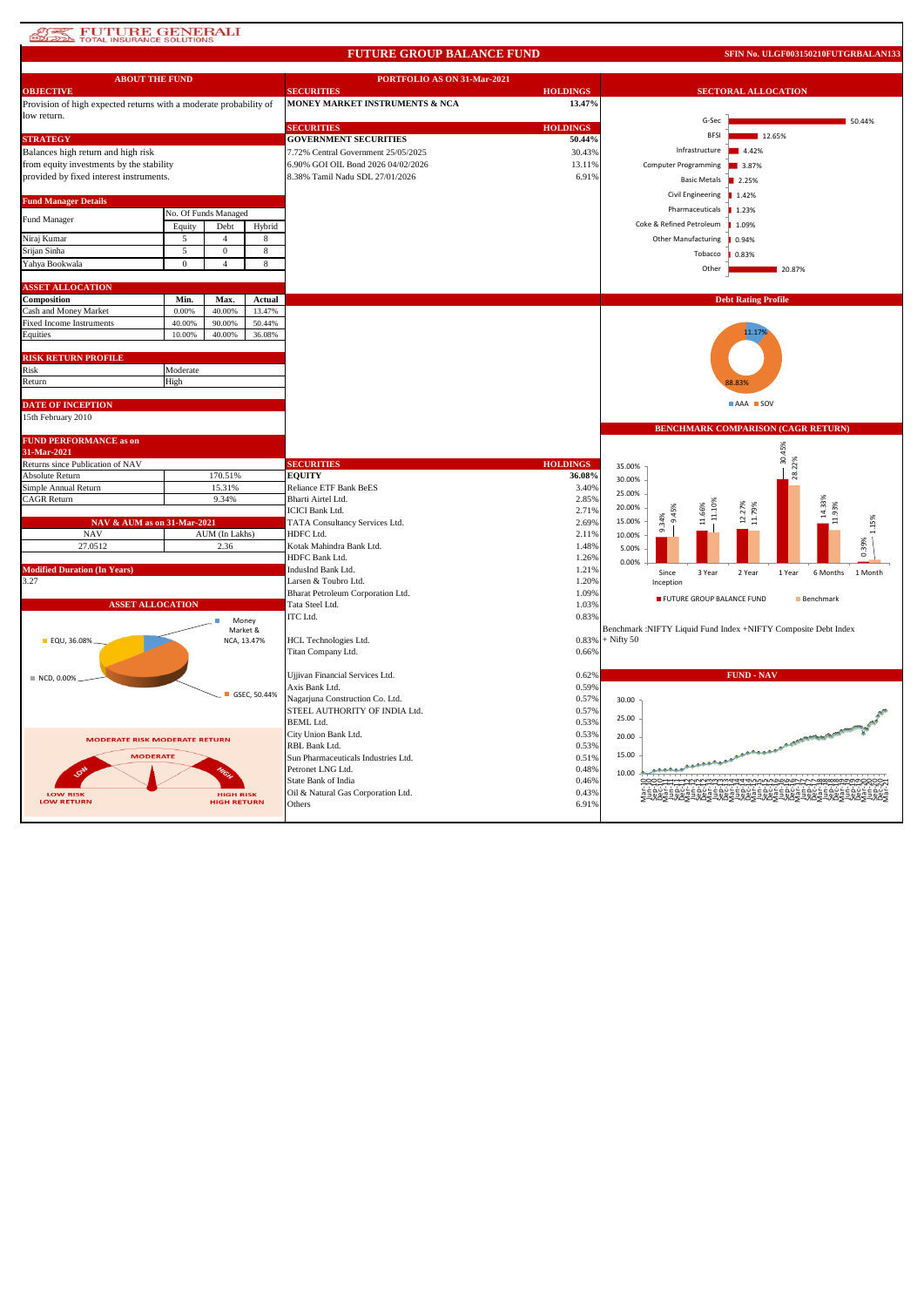## **AT PUTURE GENERALI**

#### **GROUP INCOME FUND**

**SFIN No. ULGF005010118GRPINCFUND133**

| <b>ABOUT THE FUND</b>                                                  |                 |                                        |        | PORTFOLIO AS ON 31-Mar-2021                                   |                 |                                        |                                           |  |
|------------------------------------------------------------------------|-----------------|----------------------------------------|--------|---------------------------------------------------------------|-----------------|----------------------------------------|-------------------------------------------|--|
| <b>OBJECTIVE</b>                                                       |                 |                                        |        | <b>SECURITIES</b>                                             | <b>HOLDINGS</b> |                                        | <b>SECTORAL ALLOCATION</b>                |  |
| This fund aims to provide stable returns by investing inassets with    |                 |                                        |        | MONEY MARKET INSTRUMENTS & NCA                                | 3.60%           |                                        |                                           |  |
| relatively low to moderate level of risk. Thefund will invest in fixed |                 |                                        |        |                                                               |                 |                                        |                                           |  |
| income securities such as Govt.Securities, Corporate Bonds & any       |                 |                                        |        | <b>SECURITIES</b>                                             | <b>HOLDINGS</b> | G-Sec                                  | 43.86%                                    |  |
| other fixed incomeinvestments along with Money Market                  |                 |                                        |        | <b>GOVERNMENT SECURITIES</b>                                  | 43.86%          |                                        |                                           |  |
| Instruments for liquidity.                                             |                 |                                        |        | 6.22% Gsec 2035 16/03/2035                                    | 10.79%          |                                        |                                           |  |
|                                                                        |                 |                                        |        |                                                               |                 | Infrastructure                         | 26.33%                                    |  |
|                                                                        |                 |                                        |        | 6.75% KARNATAKA SDL 2035 04/11/2035                           | 9.73%           |                                        |                                           |  |
|                                                                        |                 |                                        |        | 0% CS 12 DEC 2029 12/12/2029                                  | 6.66%           |                                        |                                           |  |
| <b>Fund Manager Details</b>                                            |                 |                                        |        | 7.62% GUJARAT SDL 2027 01/11/2027                             | 4.94%           | <b>BFSI</b>                            | 14.14%                                    |  |
| Fund Manager                                                           |                 | No. Of Funds Managed                   |        | 0% CS 17 DEC 2027 UL                                          | 4.91%           |                                        |                                           |  |
|                                                                        | Equity          | Debt                                   | Hybrid | 6.90% GOI OIL Bond 2026 04/02/2026                            | 2.91%           |                                        |                                           |  |
| Niraj Kumar                                                            | 5               | $\overline{4}$                         | 8      | 8% GOI Oil Bond 2026 23/03/2026                               | 2.03%           | Housing                                | 12.08%                                    |  |
| Yahya Bookwala                                                         | $\bf{0}$        | $\overline{4}$                         | 8      | 6.75% KARNATAKA SDL 2034 11/11/2034                           | 1.88%           |                                        |                                           |  |
|                                                                        |                 |                                        |        |                                                               |                 | Other                                  |                                           |  |
| <b>ASSET ALLOCATION</b>                                                |                 |                                        |        |                                                               |                 |                                        | 3.60%                                     |  |
| Composition                                                            | Min.            | Max.                                   | Actual |                                                               |                 |                                        |                                           |  |
| Cash and Money Market                                                  | 0.00%           | 40.00%                                 | 3.60%  |                                                               |                 |                                        |                                           |  |
| <b>Fixed Income Instruments</b>                                        | 60.00%          | 100.00%                                | 96.40% | <b>SECURITIES</b>                                             | <b>HOLDINGS</b> |                                        | <b>Debt Rating Profile</b>                |  |
| Equities                                                               | 0.00%           | 0.00%                                  | 0.00%  | <b>CORPORATE DEBT</b>                                         | 52.55%          |                                        |                                           |  |
|                                                                        |                 |                                        |        | 7.75% L&T Finance Ltd. 2025 10/07/2025                        | 7.96%           |                                        |                                           |  |
| <b>RISK RETURN PROFILE</b>                                             |                 |                                        |        | 8.60 Rural Electrification Corporation Ltd. GOI 08/03/2029    | 6.39%           |                                        |                                           |  |
| Risk                                                                   | Low To Moderate |                                        |        | 8.67% Tata Capital Financial Services Ltd. 2025               | 6.17%           |                                        |                                           |  |
| Return                                                                 | High            |                                        |        | 7.75% Power Finance Corporation Ltd. 11/06/2030               | 5.99%           |                                        | .00                                       |  |
|                                                                        |                 |                                        |        | 7.25% HDFC 2030 17/06/2030                                    | 5.80%           |                                        |                                           |  |
| <b>DATE OF INCEPTION</b>                                               |                 |                                        |        | 8.70% LIC Housing Finance Ltd. 20/03/2029                     | 4.25%           |                                        |                                           |  |
| 31st March 2019                                                        |                 |                                        |        | 8.24% NABARD GOI 22/03/2029                                   | 4.15%           |                                        |                                           |  |
|                                                                        |                 |                                        |        | 6.44% NABARD GoI 04/12/2030                                   | 3.69%           |                                        | <b>AAA</b> SOV                            |  |
| <b>FUND PERFORMANCE as on</b>                                          |                 |                                        |        | 8.30% REC Ltd. Non GOI 2029                                   | 2.09%           |                                        |                                           |  |
| 31-Mar-2021                                                            |                 |                                        |        | 8.05% Housing Development Finance Corporation Ltd. 22/10/2029 | 2.02%           |                                        | <b>BENCHMARK COMPARISON (CAGR RETURN)</b> |  |
|                                                                        |                 |                                        |        |                                                               | 4.03%           |                                        |                                           |  |
| Returns since Publication of NAV<br>Absolute Return                    |                 | 28.36%                                 |        | Others                                                        |                 |                                        |                                           |  |
|                                                                        |                 |                                        |        |                                                               |                 | 13.28%                                 |                                           |  |
| Simple Annual Return                                                   |                 | 14.16%                                 |        |                                                               |                 | 14.00%                                 |                                           |  |
| <b>CAGR Return</b>                                                     |                 | 13.28%                                 |        |                                                               |                 | 12.00%                                 | 1.30%                                     |  |
|                                                                        |                 |                                        |        |                                                               |                 | 10.00%                                 |                                           |  |
| NAV & AUM as on 31-Mar-2021                                            |                 |                                        |        |                                                               |                 | 8.00%                                  |                                           |  |
| <b>NAV</b>                                                             |                 | AUM (In Lakhs)                         |        |                                                               |                 |                                        |                                           |  |
| 12.8361                                                                |                 | 531.39                                 |        |                                                               |                 | 6.00%                                  | 29%                                       |  |
|                                                                        |                 |                                        |        |                                                               |                 | 4.00%                                  |                                           |  |
| <b>Modified Duration (In Years)</b>                                    |                 |                                        |        |                                                               |                 | 2.00%                                  |                                           |  |
| 6.17                                                                   |                 |                                        |        |                                                               |                 | 0.00%                                  |                                           |  |
|                                                                        |                 |                                        |        |                                                               |                 | Since Inception                        | 1 Year<br>6 Months<br>1 Month             |  |
| <b>ASSET ALLOCATION</b>                                                |                 |                                        |        |                                                               |                 |                                        |                                           |  |
| Money<br>п                                                             |                 |                                        |        |                                                               |                 | FUTURE GROUP INCOME FUND               | <b>Benchmark</b>                          |  |
| Market &<br>GSEC,                                                      |                 |                                        |        |                                                               |                 |                                        |                                           |  |
| NCA, 3.60%<br>43.86%                                                   |                 |                                        |        |                                                               |                 |                                        |                                           |  |
|                                                                        |                 |                                        |        |                                                               |                 | Benchmark : NIFTY Composite Debt Index |                                           |  |
|                                                                        |                 |                                        |        |                                                               |                 |                                        |                                           |  |
|                                                                        |                 |                                        |        |                                                               |                 |                                        |                                           |  |
|                                                                        |                 | NCD, 52.55%                            |        |                                                               |                 |                                        |                                           |  |
|                                                                        |                 |                                        |        |                                                               |                 |                                        |                                           |  |
|                                                                        |                 |                                        |        |                                                               |                 |                                        |                                           |  |
| <b>MODERATE RISK MODERATE RETURN</b>                                   |                 |                                        |        |                                                               |                 |                                        | <b>FUND - NAV</b>                         |  |
|                                                                        |                 |                                        |        |                                                               |                 |                                        |                                           |  |
| <b>MODERATE</b>                                                        |                 |                                        |        |                                                               |                 | 15.00                                  |                                           |  |
|                                                                        |                 |                                        |        |                                                               |                 | 14.00                                  |                                           |  |
|                                                                        |                 |                                        |        |                                                               |                 | 13.00                                  |                                           |  |
|                                                                        |                 |                                        |        |                                                               |                 |                                        |                                           |  |
| <b>LOW RISK</b><br><b>LOW RETURN</b>                                   |                 | <b>HIGH RISK</b><br><b>HIGH RETURN</b> |        |                                                               |                 | 12.00                                  |                                           |  |
|                                                                        |                 |                                        |        |                                                               |                 | 11.00                                  |                                           |  |
|                                                                        |                 |                                        |        |                                                               |                 | 10.00                                  |                                           |  |
|                                                                        |                 |                                        |        |                                                               |                 |                                        |                                           |  |
|                                                                        |                 |                                        |        |                                                               |                 |                                        |                                           |  |
|                                                                        |                 |                                        |        |                                                               |                 |                                        |                                           |  |
|                                                                        |                 |                                        |        |                                                               |                 |                                        |                                           |  |
|                                                                        |                 |                                        |        |                                                               |                 |                                        |                                           |  |
|                                                                        |                 |                                        |        |                                                               |                 |                                        |                                           |  |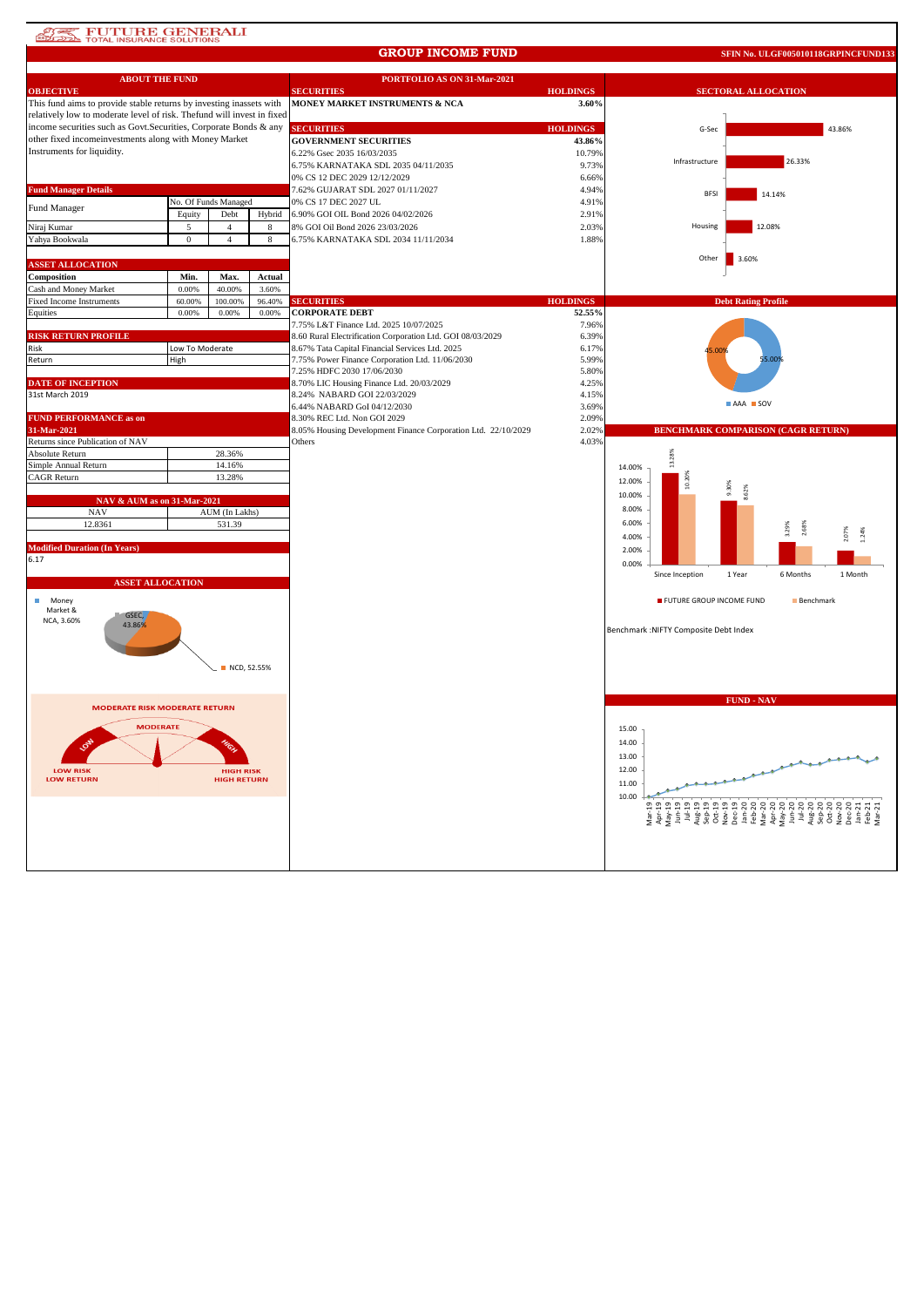### **START FUTURE GENERALI**

#### **FUTURE GROUP SECURE FUND**

**SFIN No. ULGF007010118GRPSECFUND133**

|                                                                           | <b>ABOUT THE FUND</b>   |                      |                    | PORTFOLIO AS ON 31-Mar-2021                                        |                 |                                                  |  |
|---------------------------------------------------------------------------|-------------------------|----------------------|--------------------|--------------------------------------------------------------------|-----------------|--------------------------------------------------|--|
| <b>OBJECTIVE</b>                                                          |                         |                      |                    | <b>SECURITIES</b>                                                  | <b>HOLDINGS</b> | <b>SECTORAL ALLOCATION</b>                       |  |
| This fund aims to provide progressive returns comparedto fixed income     |                         |                      |                    | <b>MONEY MARKET INSTRUMENTS &amp; NCA</b>                          | 4.23%           |                                                  |  |
| instruments by taking a low exposure to highrisk assets like equity. Fund |                         |                      |                    |                                                                    |                 | G-Sec<br>25.67%                                  |  |
| aims to provide stable returndue to high exposure to Fixed Income         |                         |                      |                    | <b>SECURITIES</b>                                                  | <b>HOLDINGS</b> | Infrastructure<br>25.66%                         |  |
| instruments whilegenerating additional return through small exposure to   |                         |                      |                    | <b>GOVERNMENT SECURITIES</b>                                       | 25.67%          |                                                  |  |
| equity.                                                                   |                         |                      |                    | 6.75% KARNATAKA SDL 2035 04/11/2035                                | 8.87%           | <b>BESI</b><br>19.15%                            |  |
|                                                                           |                         |                      |                    | 6.22% Gsec 2035 16/03/2035                                         | 5.60%           | 14.30%<br>Housing                                |  |
| <b>Fund Manager Details</b>                                               |                         |                      |                    | 6.75% KARNATAKA SDL 2034 11/11/2034                                | 2.93%           | <b>Computer Programming</b><br>2.16%             |  |
|                                                                           |                         | No. Of Funds Managed |                    | 0% CS 12 DEC 2029 12/12/2029                                       | 2.77%           | Coke & Refined Petroleum<br>■ 1.07%              |  |
| Fund Manager                                                              | Equity                  | Debt                 | Hybrid             | 8% GOI Oil Bond 2026 23/03/2026                                    | 2.33%           |                                                  |  |
| Niraj Kumar                                                               | 5                       | $\overline{4}$       | 8                  | 8.15% Tamil Nadu SDL 2025 13/11/2025                               | 1.11%           | <b>Basic Metals</b><br>1.01%                     |  |
| Srijan Sinha                                                              | $\overline{5}$          | $\Omega$             | 8                  | 6.90% GOI OIL Bond 2026 04/02/2026                                 | 1.05%           | <b>Chemical Products</b><br>0.85%                |  |
| Yahya Bookwala                                                            | $\bf{0}$                | $\overline{4}$       | 8                  | 0% CS 17 DEC 2027 UL                                               | 1.00%           | Pharmaceuticals<br>0.67%                         |  |
|                                                                           |                         |                      |                    |                                                                    |                 | Civil Engineering<br>0.55%                       |  |
| <b>ASSET ALLOCATION</b>                                                   |                         |                      |                    |                                                                    |                 | Other                                            |  |
| Composition                                                               | Min.                    | Max.                 | Actual             |                                                                    |                 | 8.92%                                            |  |
| Cash and Money Market                                                     | 0.00%                   | 40.00%               | 4.23%              |                                                                    |                 |                                                  |  |
| <b>Fixed Income Instruments</b>                                           | 60.00%                  | 100.00%              | 78.74%             | <b>SECURITIES</b>                                                  | <b>HOLDINGS</b> | <b>Debt Rating Profile</b>                       |  |
| Equities                                                                  | 0.00%                   | 20.00%               | 17.03%             | <b>CORPORATE DEBT</b>                                              | 53.07%          |                                                  |  |
|                                                                           |                         |                      |                    | 8.70% LIC Housing Finance Ltd. 20/03/2029                          | 6.62%           |                                                  |  |
| <b>RISK RETURN PROFILE</b>                                                |                         |                      |                    | 7.75% L&T Finance Ltd. 2025 10/07/2025                             | 6.47%           | ■ 31.83%                                         |  |
| Risk                                                                      |                         | Low To Moderate      |                    | 8.60 Rural Electrification Corporation Ltd. GOI 08/03/2029         | 6.34%           |                                                  |  |
| Return                                                                    |                         | High                 |                    | 7.25% HDFC 2030 17/06/2030                                         | 5.76%           |                                                  |  |
|                                                                           |                         |                      |                    | 7.75% Power Finance Corporation Ltd. 11/06/2030                    | 4.86%           | 68.17%                                           |  |
| <b>DATE OF INCEPTION</b>                                                  |                         |                      |                    | 8.24% NABARD GOI 22/03/2029                                        | 4.50%           |                                                  |  |
| 19th December 2018                                                        |                         |                      |                    | 8.67% Tata Capital Financial Services Ltd. 2025                    | 4.18%           |                                                  |  |
|                                                                           |                         |                      |                    | 8.85% HDB Financial Services Ltd. Sub debt 07/06/2029              | 2.62%           | AAA SOV                                          |  |
| <b>FUND PERFORMANCE as on</b>                                             |                         |                      |                    | 7.95% Sikka Ports & Terminals Ltd. (Previous RPTL) 2026 28/10/2026 | 2.18%           |                                                  |  |
| 31-Mar-2021                                                               |                         |                      |                    | 6.44% NABARD Gol 04/12/2030                                        | 2.00%           | <b>BENCHMARK COMPARISON (CAGR RETURN)</b>        |  |
| Returns since Publication of NAV                                          |                         |                      |                    | Others                                                             | 7.55%           |                                                  |  |
| Absolute Return                                                           |                         |                      | 43.26%             |                                                                    |                 |                                                  |  |
|                                                                           |                         |                      |                    |                                                                    |                 |                                                  |  |
| Simple Annual Return                                                      |                         |                      | 18.96%             |                                                                    |                 | 25.00%                                           |  |
| CAGR Return                                                               |                         |                      | 17.06%             |                                                                    |                 | 20.                                              |  |
|                                                                           |                         |                      |                    |                                                                    |                 | 20.00%                                           |  |
| NAV & AUM as on 31-Mar-2021                                               |                         |                      |                    | <b>SECURITIES</b>                                                  | <b>HOLDINGS</b> | 15.00%                                           |  |
| <b>NAV</b>                                                                |                         |                      | AUM (In Lakhs)     | <b>EQUITY</b>                                                      | 17.03%          |                                                  |  |
| 14.3263                                                                   |                         |                      | 3,925.45           | Kotak Mahindra MF - Kotak Banking ETF                              | 1.15%           | 10.00%                                           |  |
|                                                                           |                         |                      |                    | Reliance ETF Bank BeES                                             | 0.90%           |                                                  |  |
| <b>Modified Duration (In Years)</b>                                       |                         |                      |                    | TATA Consultancy Services Ltd.                                     | 0.90%           | 22%<br>5.00%                                     |  |
| 5.98                                                                      |                         |                      |                    | ICICI Bank Ltd.                                                    | 0.90%           | 0.00%                                            |  |
|                                                                           |                         |                      |                    | Infosys Technologies Ltd.                                          | 0.89%           | 2 Year<br>Since<br>1 Year<br>6 Months<br>1 Month |  |
|                                                                           | <b>ASSET ALLOCATION</b> |                      |                    | HDFC Ltd.                                                          | 0.89%           | Inception                                        |  |
|                                                                           |                         |                      | Money Market       | Bharti Airtel Ltd.                                                 | 0.87%           | FUTURE GROUP SECURE FUND<br>Benchmark            |  |
| EQU, 17.03%                                                               |                         |                      | & NCA, 4.23%       | HDFC Bank Ltd.                                                     | 0.78%           |                                                  |  |
|                                                                           |                         |                      |                    | Hindustan Unilever Ltd.                                            | 0.55%           |                                                  |  |
|                                                                           |                         |                      |                    | Larsen & Toubro Ltd.                                               | 0.48%           | Benchmark :NIFTY Composite Debt Index+ Nifty 50  |  |
|                                                                           |                         |                      | GSEC, 25.67%       | Reliance Industries Ltd. Right Issue Partly Paid                   | 0.45%           |                                                  |  |
| NCD, 53.07%                                                               |                         |                      |                    | Tata Steel Ltd.                                                    | 0.45%           |                                                  |  |
|                                                                           |                         |                      |                    | Reliance Industries Ltd.                                           | 0.43%           |                                                  |  |
|                                                                           |                         |                      |                    | Kotak Mahindra Bank Ltd.                                           | 0.40%           |                                                  |  |
|                                                                           |                         |                      |                    | ITC Ltd.                                                           | 0.34%           |                                                  |  |
| <b>MODERATE RISK MODERATE RETURN</b>                                      |                         |                      |                    | HCL Technologies Ltd.                                              | 0.29%           | <b>FUND - NAV</b>                                |  |
|                                                                           |                         |                      |                    | Maruti Suzuki India Ltd.                                           | 0.21%           | 15.00                                            |  |
|                                                                           | <b>MODERATE</b>         |                      |                    | RBL Bank Ltd.                                                      | 0.21%           |                                                  |  |
|                                                                           |                         |                      |                    | Dr. Reddys Laboratories Ltd.                                       | 0.21%           | 14.00                                            |  |
|                                                                           |                         |                      |                    | City Union Bank Ltd.                                               | 0.20%           | 13.00                                            |  |
| <b>LOW RISK</b>                                                           |                         |                      | <b>HIGH RISK</b>   | Nagarjuna Construction Co. Ltd.<br>STEEL AUTHORITY OF INDIA Ltd.   | 0.20%<br>0.19%  | 12.00                                            |  |
| <b>LOW RETURN</b>                                                         |                         |                      | <b>HIGH RETURN</b> | Bharat Petroleum Corporation Ltd.                                  | 0.19%           | 11.00                                            |  |
|                                                                           |                         |                      |                    | Oil & Natural Gas Corporation Ltd.                                 | 0.19%           | 10.00                                            |  |
|                                                                           |                         |                      |                    | Bajaj Auto Ltd.                                                    | 0.18%           |                                                  |  |
|                                                                           |                         |                      |                    | Others                                                             | 4.60%           |                                                  |  |
|                                                                           |                         |                      |                    |                                                                    |                 |                                                  |  |